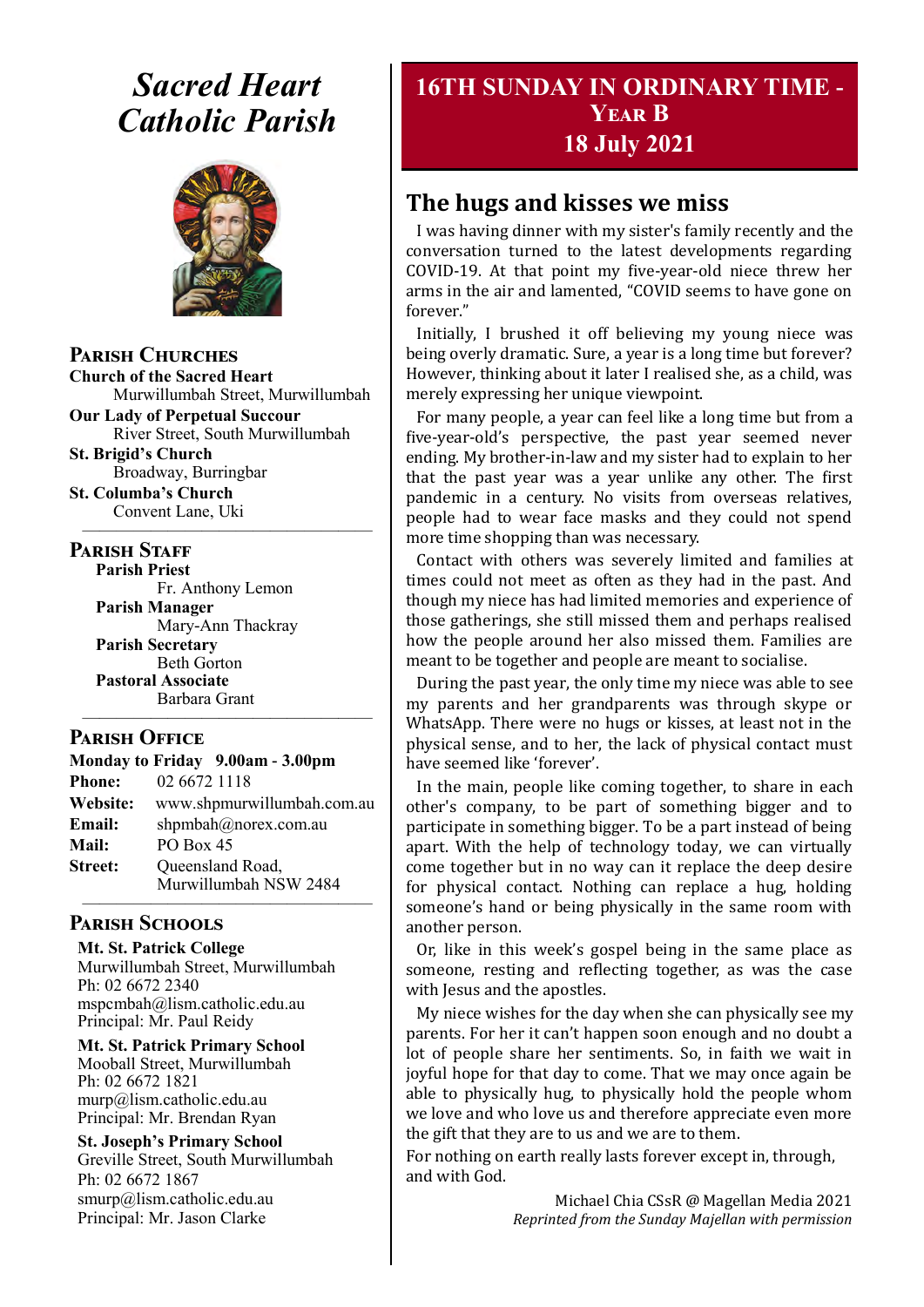# This week in the Parish  $18 - 25$  July

| Sunday 18    | 16TH SUNDAY IN ORDINARY TIME - Year B<br>8:00 am - Mass<br>10:00 am - Mass             |
|--------------|----------------------------------------------------------------------------------------|
| Tuesday 20   | NO Mass today                                                                          |
| Wednesday 21 | NO Mass today                                                                          |
| Thursday 22  | NO Mass today<br>9:00 am - Legion of Mary - South Meeting Room                         |
| Friday 23    | 12:00 pm - Mass                                                                        |
| Saturday 24  | 6:00 pm - Vigil Mass                                                                   |
| Sunday 25    | 17TH SUNDAY IN ORDINARY TIME - Year B                                                  |
|              | <b>WORLD DAY FOR GRANDPARENTS AND THE ELDERLY</b><br>8:00 am - Mass<br>10:00 am - Mass |



**Seating in the Church** Please remember to turn over the small **'Please Sit Here'** card where you sit in the church during Mass. This tells the volunteer cleaners where someone has been sitting during Mass.

#### **Reconciliation**

Saturday : 5.30pm - 5.50pm Sunday: 7.30am - 7.50am

# **Please Pray For:**

#### **Recently Deceased:**

Marjorie Payton, Kevin Palmer, Peter Finn, Marg Ellem, Morris Gurr

**Anniversaries:**  Basil & Michael Walker, Kevin O'Keefe, Lloyd Roberts **Those Who Are Sick:** 

James Wallace

#### *Readings for today and next Sunday:*  **16th Sunday in Ordinary Time - Year B**

Jer 23:1-6; Eph 2:13-18; Mk 6:30-34

**17th Sunday in Ordinary Time - Year B**  2 Kg 4:42-44; Eph 4:1-6; Jn 6:1-15

#### **Reading Roster:**

**24/25 July - 17th Sunday in Ordinary Time 6pm Vigil:** Christine Wightley **Sunday 8am:** Barbara Cook **Sunday 10am:** Mary-Ann Thackray

#### **Wednesday Word**

Limited copies of Wednesday Word, with this weekend's readings, are available for you in the Church.

'As he went ashore, he saw a great crowd; and he had compassion for them, because they were *like sheep without a shepherd*; and he began to teach them many things.' (Jesus, Mark 6:34)



["... like sheep without a shepherd..."](http://restlesspilgrim.net/blog/wp-content/uploads/2012/07/sheep-following-the-shepherd.jpg) (Mark 6:30-34)

#### **Welcome**

This weekend we welcome & thank Fr Michael Nilon and Fr Joseph Guinea who are saying weekend Masses during Fr Anthony's annual leave.

We thank them for their generosity of time.

**Please Note: there will be no Mass Tuesday, Wednesday & Thursday this coming week.** 

**Urgent calls:** 

Presbytery 6672 1118 or email: shpmbah@norex.com.au

# **All Saints Anglican Church ORGAN RECITAL Organist: Phillip Gearing Sunday 18 July at 2:30pm**

#### **Tickets: \$15/\$10 available at the door**.

*In view of the Government's directions in relation to control of the Covid-19 virus, masks must be worn in the Church, the QR code must be scanned or a pen record made and social distancing adhered to*.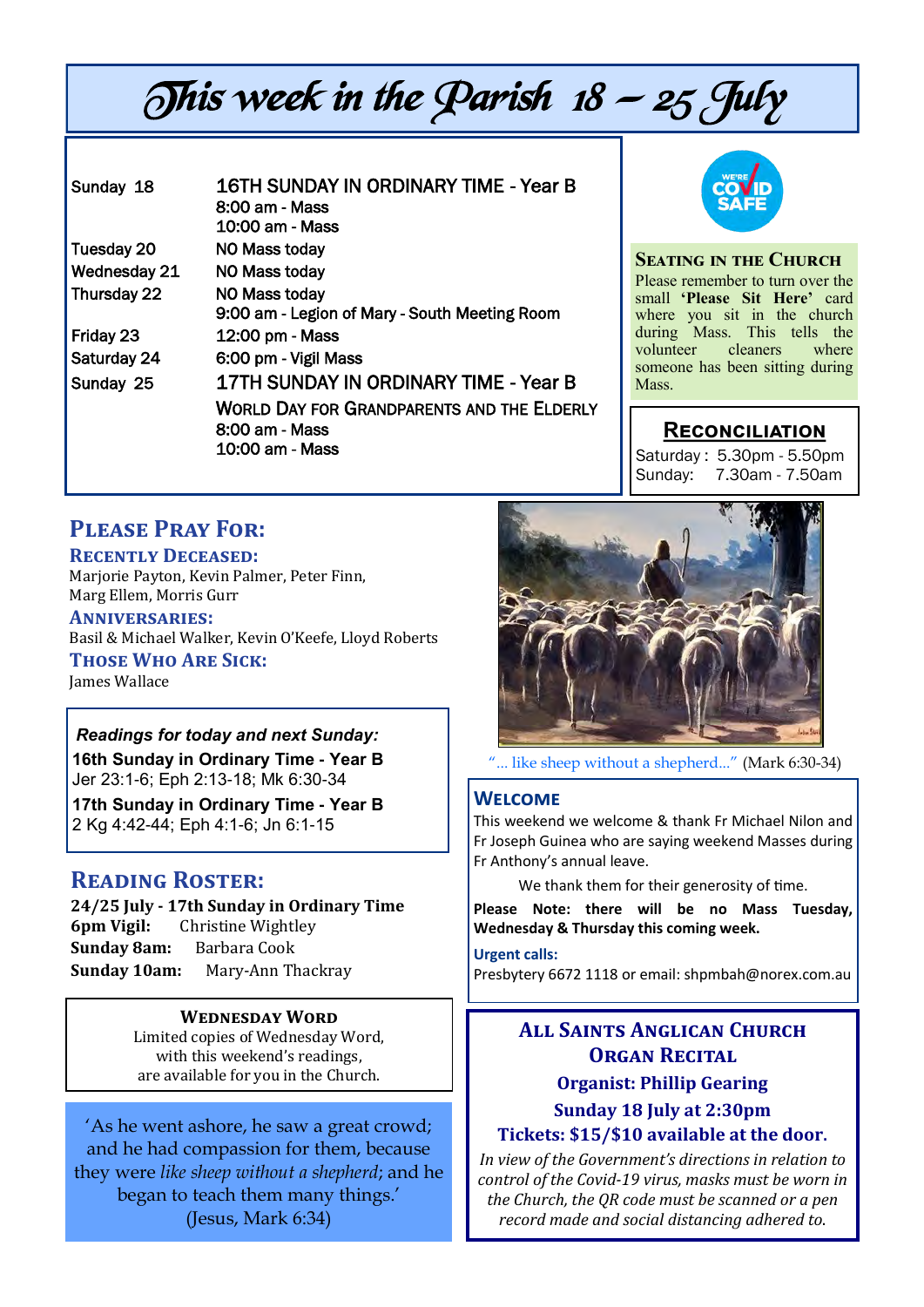

Are you thinking of<br>becoming a Catholic?

# **INVITATION TO ALL WHO WOULD LIKE TO KNOW ABOUT THE CATHOLIC FAITH**

#### **RCIA –A Journey in Faith**

Since Jesus invited His first followers to "Come, follow me", the image of journey has been used to describe Christian discipleship.

#### **THE RIGHT OF CHRISTIAN INITIATION OF**

**ADULTS - RCIA** programme provides a setting where the Catholic faith can be explored and the journey of faith can be celebrated within the local Church community.

The RCIA Programme begins with an Enquiry Night to assist:

- Those who might be considering joining our Catholic community.
- Those who would like to know more about the RCIA programme.
- Those parishioners who are interested in supporting our candidates.
- Those who wish to know more about their Faith.

If you are interested to learn more about the Catholic Faith, please phone Barbara at the Parish Office 6672 1118 or email at shpmbah@norex.com.au

#### **Pastoral Council News**

The **next meeting** of the Parish Pastoral Council will be held on **Thursday 5 August at 5:30 pm.**

The **agenda for the meeting will be set on Thursday 29 July**. Any matters that you, our Parishioners, would like to be considered for the agenda should be sent by email to **[banner@onthenet.com.au](mailto:banner@onthenet.com.au)** or placed in the PPC box in the church no later than Wednesday 28 July.

#### **Focus On Your Faith**

Cycle 6 registrations for Courses with the Virtual Learning Community for Faith Formation (VLCFF) are now open. (Open - 7 July; Close - 13 August)

Visit: htts://stagnesparish.org.au/our-faith/virtuallearning-community/

Or visit the St Agnes Parish Port Macquarie website, under "Our Faith", for a list of available courses and how to register.

Contact Tony Worner - VLCFF.LismoreDiocese@stagnesparish.org.au

# **Vinnies Winter Appeal** Donate Now

*Lives can change when you choose to help* Throughout July you can make your donations to the Vinnies Winter Appeal.

Donations can be made:

- in the Church today
- $\bullet$  in the envelopes provided for those asking for a receipt
- online: https://donate.vinnies.org.au/ winterappeal

Thank you for your generous support!



# *St Joseph's Catholic Primary School South Murwillumbah 1970-2020 - Celebrating 50 Years*

It was with sadness that we have made the difficult decision to **CANCEL** the upcoming St Joseph's Primary School's 50th Anniversary events, due to the ever changing circumstances surrounding Covid-19 restrictions.

We wish to thank you for your contributions of photos, memorabilia and offers of support which have been accepted with open hearts. Please continue to share your stories and photos with us as we will continue to collate for our future event.

We look forward to inviting you all to our school for the 55th Anniversary celebrations around the time of the Feast of St Mary of the Cross, MacKillop - 8th Aug 2025.

*Please Note:* The pavers will still be laid and a notification will go out as to an official opening.

The Staff of St Joseph's Primary School.

#### **Tribunal of the Catholic Church**

Marriage breakdown is a traumatic experience for all those concerned. The Church reaches out in support of those who are divorced, while upholding the permanence of a true Christian marriage.

The Lismore Office of the Tribunal extends an invitation to any divorced person who would like to talk about the annulment process. You can be assured that your privacy will be respected. Should you choose to apply for an annulment, you will be guided and supported through the process.

For further information please phone the Lismore Office of the Tribunal on **6621 7288**.